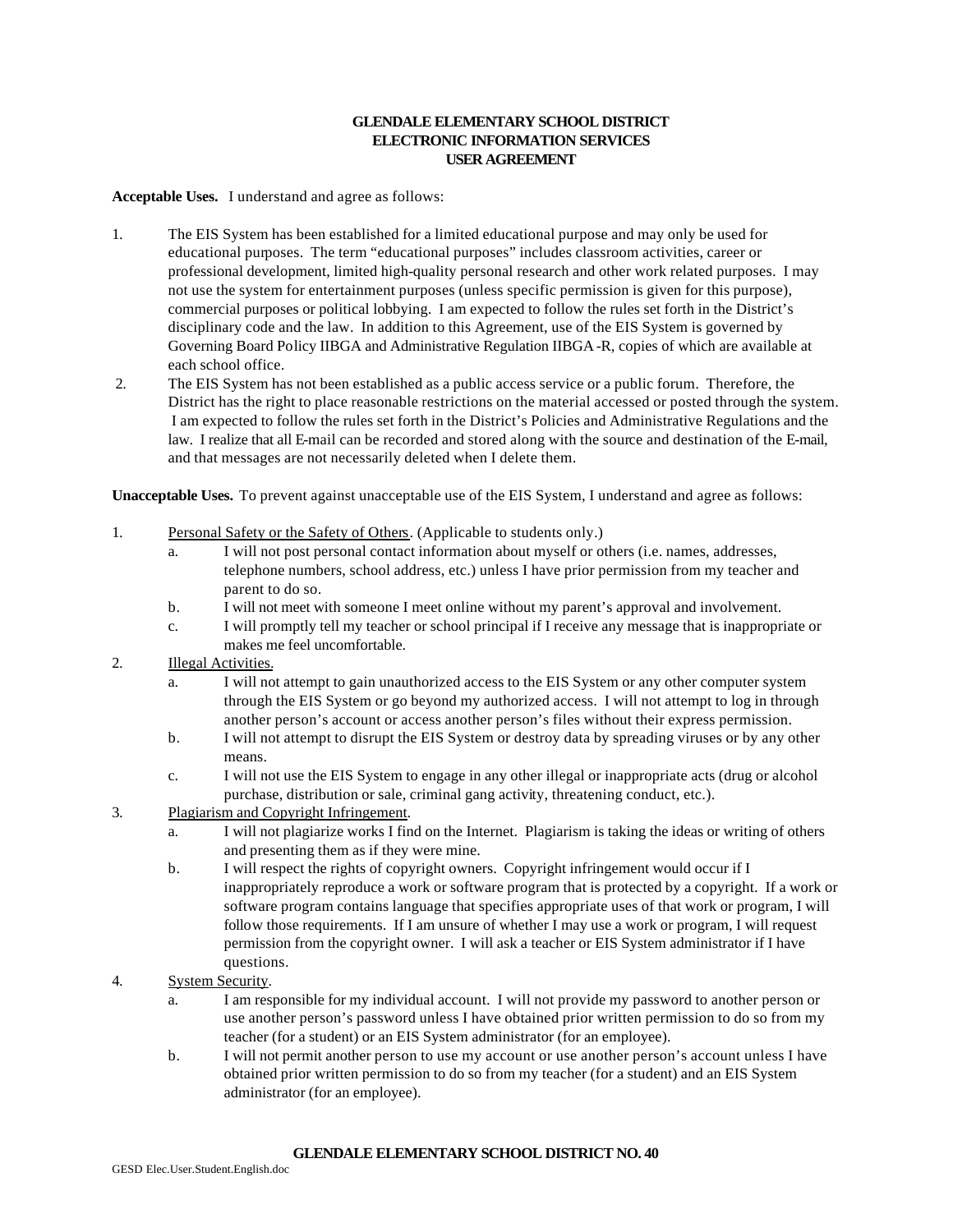- c. I will immediately notify my teacher or the EIS System administrator if I have identified a possible security problem, including, but not limited to, the unauthorized use or alteration of a password, file or tapes, or attempts to access information, files or system areas beyond those for which a user has been granted access.
- d. I will not download any software unless I have obtained prior, written permission to do so from my teacher (for a student) and an EIS System administrator (for an employee).
- e. I will follow the District virus protection procedures when downloading software I have been given prior written permission to download, to protect against the inadvertent spread of computer viruses.
- f. I will not act to or attempt to harm, destroy data or otherwise deny or interfere with service to other users of the EIS System. This includes, but is not limited to, uploading or creating computer viruses.
- g. I will not act to or attempt to repair, modify or destroy District owned computer or communications equipment without prior approval. All requests for repair or service will be channeled through the District user support system.
- h. I will not move or remove any District-owned or administered computer equipment from the District's premises without prior approval.
- i. I will not physically or electronically attach any other device (ie: external disk, printer or video system) to the District's equipment without prior approval. I understand I will be responsible for reimbursing the District for any expense incurred by the District for remedying problems I create by violating this provision.
- j. I understand that the District may remove any unauthorized or unlicensed software from any District computer upon detection of the same.
- k. I recognize that the District cannot guarantee the privacy of electronic information relative to other users or third parties and that the level of privacy and integrity of the system depends largely on the security measures each user takes.

### 5. Language.

- a. I will not use obscene, lewd, vulgar, rude, inflammatory, threatening or disrespectful language.
- b. I will not post information that could cause damage or danger of disruption to the educational environment or operations of the District.
- c. I will not engage in personal attacks, including prejudicial or discriminatory attacks on individuals or groups. I will not harass others. Harassment is persistently acting in a manner that distresses or annoys another person. If I am told by someone to stop sending them messages, I will immediately stop.
- d. I will not knowingly or recklessly post false or defamatory information about a person or organization.
- e. I will not post chain letters or engage in "spamming" (sending unnecessary messages to a large number of people).
- 6. Inappropriate Transmission Of And Access To Material.
	- a. I will not transmit or access material that is profane or obscene (i.e. pornography), that advocates illegal acts, or that advocates violence or discrimination towards others (i.e. hate literature). A special exception may be made for teachers or high school students who wish to access hate literature if the purpose of the access is to conduct research. In this situation a student must obtain both teacher and parental consent.
	- b. If I mistakenly access inappropriate information, I will immediately tell a teacher (for a student) or my supervisor (for an employee) so they know I did not intentionally access the information.
	- c. I will transmit communications using only District approved and District managed communication systems. I will not use free, web-based mail, messaging, videoconferencing or chat services, except in special cases where arrangements have been made in advance and approved by the District's authorized supervisory personnel.
	- d. The development and posting of all web pages must be pre-approved in a manner specified by the school. Material placed on web pages must relate to school and career preparation activities.

#### **GLENDALE ELEMENTARY SCHOOL DISTRICT NO. 40**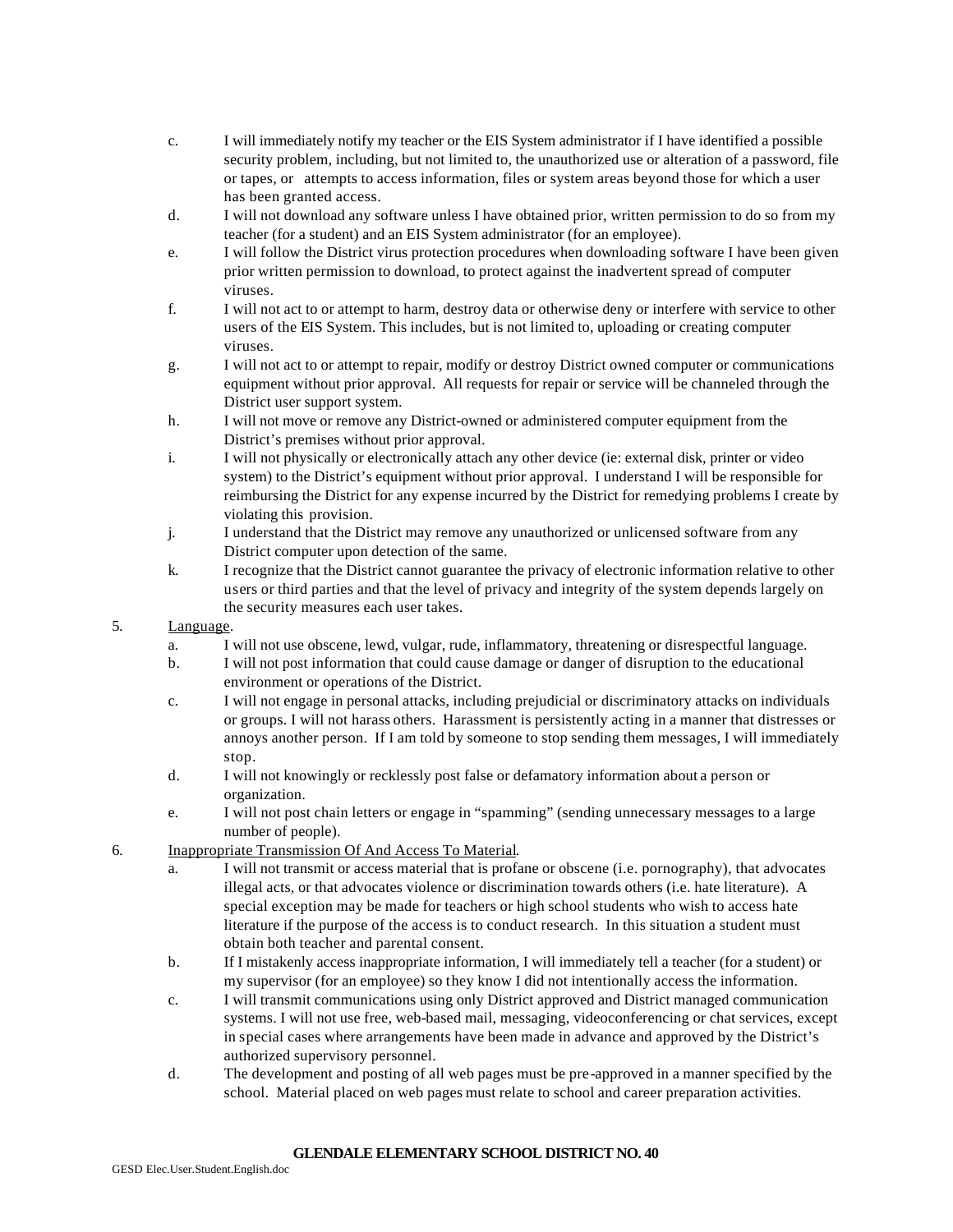#### 7. General Network Etiquette.

- a. I will be brief. Few people will bother to read a long message.
- b. I will minimize spelling errors and make sure my message is easy to understand and read.
- c. I will use accurate and descriptive titles in my communications, so people will know what it is about before they read it.
- d. I will get the most appropriate audience for my message, not the widest.
- e. I will remember that humor and satire is very often misinterpreted.
- f. I will remember that if I post to multiple groups, I will specify all groups in a single message.
- g. I will cite references for any facts I present.
- h. I will not attack correspondents; I will persuade them with facts.
- i. I will exercise good judgment and care to ensure that I do not report messages or otherwise use the EIS system in a manner that will embarrass, hurt or harm others.

## **My Rights.**

I understand that the District may restrict my speech for valid educational or business reasons. The District will not restrict speech on the basis of a disagreement with my opinions. I understand and agree that:

- 1. I have **no right of privacy** with respect to the EIS System, including software, E-mail or Internet access. My parents can request to see the contents of my E-mail files at any time (applies to students *under 18 years*).
- 2. Routine maintenance and monitoring of the EIS System may lead to discovery that I have violated District Policies, Administrative Regulations, this Agreement or the law.
- 3. An individual search will be conducted if there is a reasonable suspicion I have violated this Agreement, District Policy, Administrative Regulation or the law. The investigation will be reasonable and related to the suspected violation.
- 4. The District will cooperate fully with local, state or federal officials in any investigation related to any illegal activities conducted the EIS System.
- 5. If I am alleged to have violated this Agreement, District Policy IJNDB or Administrative Regulation IJNDB-R or the law in my use of the EIS System, I will be provided with notice of the suspected violation and an opportunity to present an explanation of what occurred. If the alleged violation also involves a violation of other provisions of the District's disciplinary code, it will be handled in a manner described in the disciplinary code.
- 6. The District reserves the right to restrict or revoke my use of the EIS System at any time, if deemed within the District's best interest.

#### **Disclaimer Of Liability:**

- 1. The District makes no warranties of any kind, expressed or implied, for the services provided.The District shall not be liable for damages I suffer caused by my inappropriate use of the EIS system, copyright violations, mistakes or negligence.
- 2. The District shall not be responsible for any costs I incur without the District's prior written permission.
- 3. The District shall be not responsible for ensuring the accuracy or usability of any information found on the Internet.
- 4. The District shall not be responsible for any damages I suffer while using its EIS system, such as loss of data, malfunctions, delays, non-deliveries, mis-deliveries or service interruptions caused by the service or by my errors or omissions.
- 5. Use of any information obtained via the information service is at my own risk.
- 6. Parents, adult students and employees can be held financially responsible for any harm to the system as a result of intentional misuse.